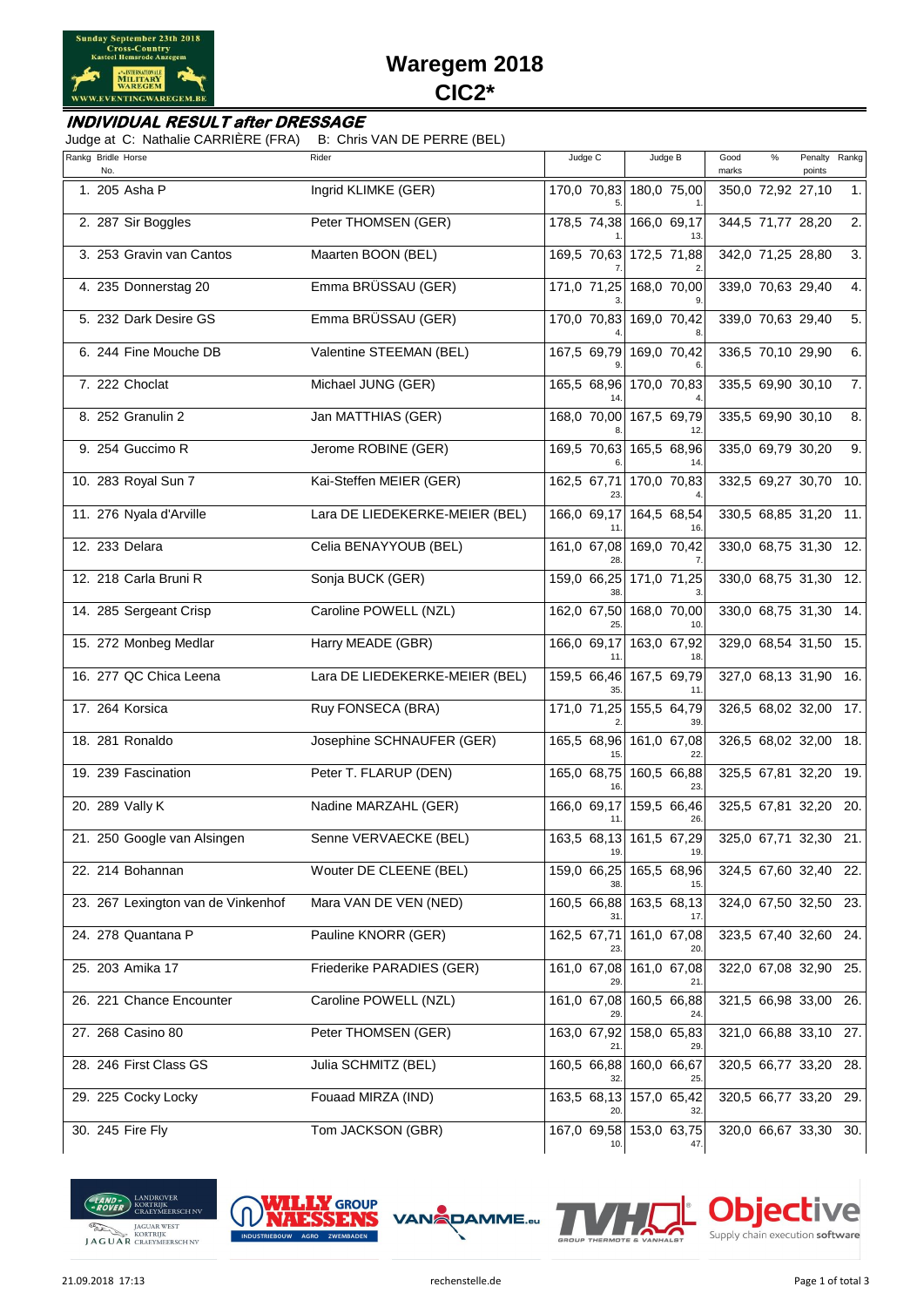

# **Waregem 2018 CIC2\***

#### **INDIVIDUAL RESULT after DRESSAGE**

Judge at C: Nathalie CARRIÈRE (FRA) B: Chris VAN DE PERRE (BEL)

| Rankg Bridle Horse<br>No.          | Rider                          | Judge C            | Judge B                        | Good<br>marks          | $\%$ | Penalty Rankg<br>points |     |
|------------------------------------|--------------------------------|--------------------|--------------------------------|------------------------|------|-------------------------|-----|
| 31. 261 Jackass PK                 | Jasper PEETERS (BEL)           | 160,5 66,88        | 158,5 66,04<br>28              | 319,0 66,46 33,50 31.  |      |                         |     |
| 32. 249 Freya des Concessions      | Lara DE LIEDEKERKE-MEIER (BEL) | 163,0 67,92        | 155,5 64,79                    | 318,5 66,35 33,70 32.  |      |                         |     |
| 33. 280 Rinwood Cooley             | Emily BALDWIN (GBR)            | 164,5 68,54        | 153,0 63,75                    | 317,5 66,15 33,90 33.  |      |                         |     |
| 34. 247 Flugel                     | Amandine BERTHELOT (FRA)       | 162,0 67,50        | 155,0 64,58                    | 317,0 66,04 34,00 34.  |      |                         |     |
| 35. 273 Monbeg Senna               | Katherine COLEMAN (USA)        | 158,5 66,04        | 158,0 65,83                    | 316,5 65,94 34,10 35.  |      |                         |     |
| 36. 291 Wilbert BO                 | Pauline KNORR (GER)            | 162,0 67,50        | 154,5 64,38                    | 316,5 65,94 34,10 36.  |      |                         |     |
| 37. 204 Arpege du Mancel           | Astier NICOLAS (FRA)           | 165,0 68,75        | 151,5 63,13                    | 316,5 65,94 34,10 37.  |      |                         |     |
| 38. 224 Cocaine de la Baille Rouge | Virginie CAULIER (BEL)         | 159,0 66,25        | 157,0 65,42                    | 316,0 65,83 34,20 38.  |      |                         |     |
| 39. 211 BHF Tuxedo                 | Steve VAN WINKEL (BEL)         | 157,5 65,63        | 157,5 65,63<br>31              | 315,0 65,63 34,40 39.  |      |                         |     |
| 40. 248 For Kati                   | Isabel ENGLISH (AUS)           | 159,0 66,25        | 155,5 64,79<br>37              | 1314,5 65,52 34,50 40. |      |                         |     |
| 41. 216 Boy                        | Wouter DE CLEENE (BEL)         | 158,0 65,83        | 156,5 65,21<br>35              | 314,5 65,52 34,50 41.  |      |                         |     |
| 42. 231 Darcy F                    | Libussa LÜBBEKE (GER)          | 158,5 66,04        | 154,5 64,38<br>42.             | 313,0 65,21 34,80 42.  |      |                         |     |
| 43. 210 Baumann's Filou            | Vanessa BÖLTING (GER)          | 156,5 65,21        | 155,0 64,58                    | 311,5 64,90 35,10 43.  |      |                         |     |
| 44. 241 Fernhill Extreme           | Stephanie D'ANDRIMONT (BEL)    | 156,5 65,21        | 154,0 64,17                    | 310,5 64,69 35,30 44.  |      |                         |     |
| 45. 215 Boris van de Kapel         | Anne-Laure CALICIS (BEL)       | 153,5 63,96        | 156,5 65,21<br>34              | 1310,0 64,58 35,40 45. |      |                         |     |
| 46. 251 Grandia                    | Stephanie D'ANDRIMONT (BEL)    | 160,0 66,67<br>34  | 149,0 62,08<br>52.             | 309,0 64,38 35,60 46.  |      |                         |     |
| 47. 269 Lucy Dynamik               | Pauline KNORR (GER)            | 153,0 63,75        | 156,0 65,00<br>36.             | 309,0 64,38 35,60 47.  |      |                         |     |
| 48. 213 Blanmoussi Dela Salle (BE) | Pierre GILLARD (BEL)           | 150,0 62,50        | 159,0 66,25<br>27              | 309,0 64,38 35,60 48.  |      |                         |     |
| 49. 227 Continue de Vision         | Irene Mia HASTRUP (DEN)        | 155,5 64,79        | 153,0 63,75<br>46.             | 1308,5 64,27 35,70 49. |      |                         |     |
| 50. 243 Figaro des Concessions     | Julia SCHMITZ (BEL)            | 152,0 63,33<br>54. | 154,0 64,17                    | 306,0 63,75 36,30      |      |                         | 50. |
| 51. 240 Fenner                     | Sven GROUWELS (BEL)            | 49.                | 154,0 64,17 152,0 63,33<br>49. | 306,0 63,75 36,30      |      |                         | 51. |
| 52. 234 DHI Fiktor Nita            | Francis WHITTINGTON (GBR)      | 155,5 64,79        | 146,5 61,04<br>57.             | 302,0 62,92 37,10 52.  |      |                         |     |
| 53. 230 Dabiola M                  | Jarno VERWIMP (BEL)            | 153,0 63,75        | 149,0 62,08<br>55.             | 302,0 62,92 37,10 53.  |      |                         |     |
| 54. 282 Rose Framboise             | Alexis HERAULT (FRA)           | 151,0 62,92        | 149,0 62,08                    | 1300,0 62,50 37,50 54. |      |                         |     |
| 55. 275 Niaouli de Golaine         | Claire MUGNIER (FRA)           |                    | 157,5 65,63 141,5 58,96<br>63. | 299,0 62,29 37,70 55.  |      |                         |     |
| 56. 201 Agora de Bordenave         | Ruiji LIANG (CHN)              | 148,0 61,67        | 151,0 62,92                    | 299,0 62,29 37,70 56.  |      |                         |     |
| 57. 256 Highlighter                | Pietro GRANDIS (ITA)           | 152,0 63,33        | 146,0 60,83<br>58.             | 298,0 62,08 37,90      |      |                         | 57. |
| 58. 271 MC B Vulcano               | Clara DAVOINE (BEL)            | 149,5 62,29        | 148,0 61,67                    | 297,5 61,98 38,00 58.  |      |                         |     |
| 59. 290 Victoria 108               | Nadine MARZAHL (GER)           | 148,0 61,67<br>64  | 149,0 62,08<br>53.             | 297,0 61,87 38,10 59.  |      |                         |     |
| 60. 242 Fidjy des Melezes          | Roland QUOIDBACH (BEL)         | 151,5 63,13<br>56. | 145,0 60,42<br>60.             | 296,5 61,77 38,20 60.  |      |                         |     |